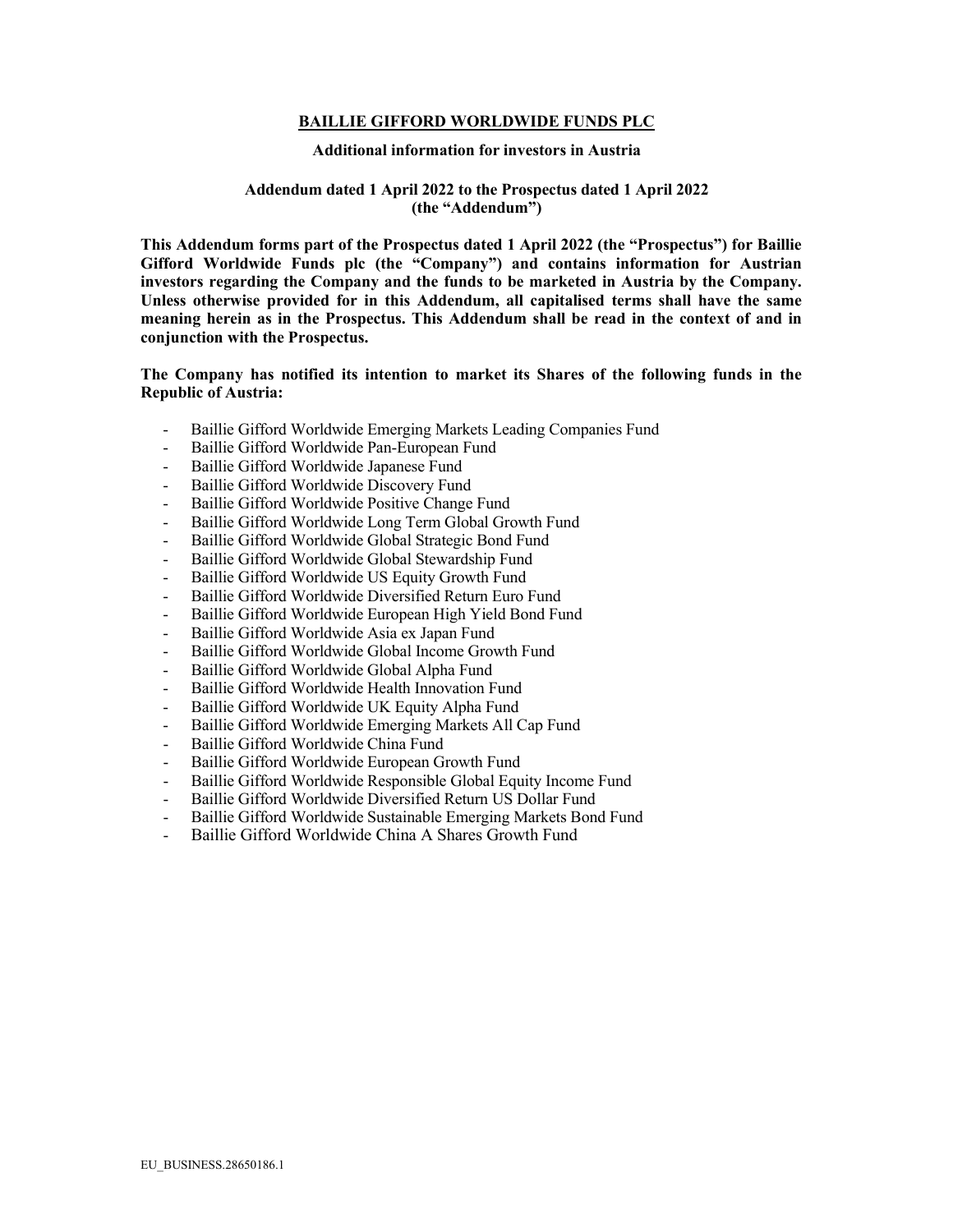# **Accordingly, until further notification to investors in Austria, the Company will only accept subscription orders for Classes of Shares of the above-referenced Funds.**

The following information applies to any such public offers and sales in the Republic of Austria and in respect to Austrian investors:

#### **1. Facility Agent for investors in Austria**

The function of the facility agent under the meaning of Article 92 of Directive 2009/65/EC, as amended by Directive (EU) 2019/1160, has been assumed in Austria by UniCredit Bank Austria AG (the "Facility Agent"). The Facility Agent's correspondence address is 8398 Global Securities Sales & Services, P.O. Box 35, A-1011, Vienna. Any Austrian investors may therefore request that any payments made to them by the Company (redemption proceeds, any income distributions and other payments) be conducted through the Facility Agent. Investors that hold Shares in the Company may request the redemption of their Shares via the Facility Agent.

### **2. Information**

Any investor or potential investor may request, free of charge, from the Facility Agent copies of the Prospectus, key investor information documents (in German language), the annual report and semiannual report, a copy of the Company's Certificate of Incorporation and Memorandum and Articles of Association.

Investors in Austria further can obtain the same information and materials free of charge from the Facility Agent as the information to which investors in the Company's home state, Ireland, have access to.

Any investor may also directly turn to the Company's registered office, 30 Herbert Street, Dublin 2, D02 W329, Ireland to receive this information.

### **3. Publication of Prices**

Except where the determination of the Net Asset Value has been temporarily suspended in the circumstances described below, the Net Asset Value per Share shall be made public at the office of the Administrator on each Dealing Day. In addition, the Net Asset Value per Share shall be published on the Business Day immediately succeeding each Dealing Day on the internet address [www.bailliegifford.com.](http://www.bailliegifford.com/) Such information shall relate to the Net Asset Value per Share for the previous Dealing Day and is published for information purposes only. It is not an invitation to subscribe for, redeem or convert Shares at that Net Asset Value per Share.